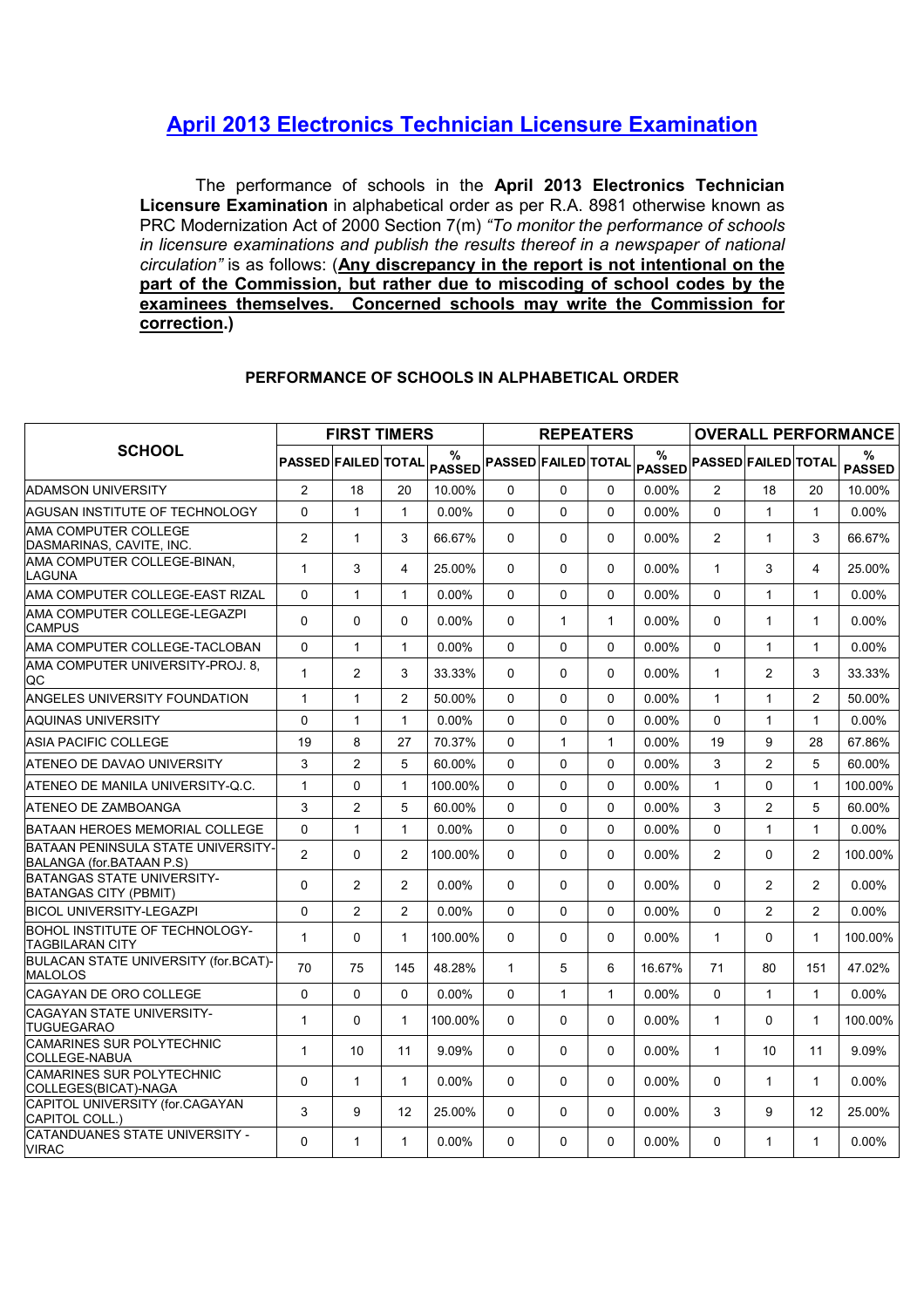|                                                                 | <b>FIRST TIMERS</b>        |              |                |                    |                     | <b>REPEATERS</b> |              |                    | <b>OVERALL PERFORMANCE</b> |                |                |                    |
|-----------------------------------------------------------------|----------------------------|--------------|----------------|--------------------|---------------------|------------------|--------------|--------------------|----------------------------|----------------|----------------|--------------------|
| <b>SCHOOL</b>                                                   | <b>PASSED FAILED TOTAL</b> |              |                | %<br><b>PASSED</b> | PASSED FAILED TOTAL |                  |              | %<br><b>PASSED</b> | <b>PASSED FAILED TOTAL</b> |                |                | %<br><b>PASSED</b> |
| CEBU INSTITUTE OF TECHNOLOGY                                    | 4                          | 7            | 11             | 36.36%             | 0                   | 0                | 0            | $0.00\%$           | 4                          | $\overline{7}$ | 11             | 36.36%             |
| CEBU TECHNOLOGICAL UNIVERSITY-<br>DANAO (for CSCST)             | $\Omega$                   | $\mathbf{1}$ | $\mathbf{1}$   | 0.00%              | $\Omega$            | $\Omega$         | 0            | 0.00%              | $\Omega$                   | $\mathbf{1}$   | 1              | $0.00\%$           |
| CEBU TECHNOLOGICAL UNIVERSITY-<br>MAIN (for.CSCST)              | 0                          | $\mathbf{1}$ | $\mathbf{1}$   | $0.00\%$           | 0                   | 0                | 0            | 0.00%              | $\Omega$                   | $\mathbf 1$    | 1              | $0.00\%$           |
| CENTRAL COLLEGES OF THE<br><b>PHILIPPINES</b>                   | $\overline{2}$             | $\mathbf{1}$ | 3              | 66.67%             | 0                   | 0                | 0            | $0.00\%$           | $\overline{2}$             | $\mathbf{1}$   | 3              | 66.67%             |
| CENTRAL ILOCANDIA COLLEGE OF<br><b>SCIENCE &amp; TECHNOLOGY</b> | 0                          | $\mathbf{1}$ | $\mathbf{1}$   | $0.00\%$           | $\Omega$            | $\Omega$         | 0            | 0.00%              | $\Omega$                   | $\mathbf{1}$   | 1              | $0.00\%$           |
| CENTRAL PHILIPPINE UNIVERSITY                                   | $\mathbf{1}$               | $\mathbf{1}$ | 2              | 50.00%             | 0                   | 0                | 0            | 0.00%              | $\mathbf{1}$               | $\mathbf{1}$   | $\overline{c}$ | 50.00%             |
| CENTRAL RADIO & ELECTRONICS<br><b>SCHOOL</b>                    | $\Omega$                   | 1            | $\mathbf{1}$   | 0.00%              | 0                   | 0                | 0            | 0.00%              | $\Omega$                   | 1              | $\mathbf{1}$   | $0.00\%$           |
| <b>COLEGIO DE DAGUPAN</b><br>(for.COMPUTRONIX COLL)             | 16                         | 36           | 52             | 30.77%             | $\Omega$            | 0                | 0            | 0.00%              | 16                         | 36             | 52             | 30.77%             |
| COLEGIO DE SAN JUAN DE LETRAN-<br><b>CALAMBA</b>                | $\Omega$                   | 1            | $\mathbf{1}$   | 0.00%              | $\Omega$            | 0                | 0            | 0.00%              | $\Omega$                   | $\mathbf{1}$   | $\mathbf{1}$   | $0.00\%$           |
| <b>COLLEGE OF TECHNOLOGICAL</b><br>SCIENCES-CEBU                | 0                          | 2            | 2              | 0.00%              | $\mathbf{0}$        | $\Omega$         | 0            | 0.00%              | $\Omega$                   | $\overline{2}$ | $\overline{2}$ | $0.00\%$           |
| DE LA SALLE UNIVERSITY-DASMARIÑAS                               | 32                         | 13           | 45             | 71.11%             | $\Omega$            | $\mathbf 0$      | $\Omega$     | 0.00%              | 32                         | 13             | 45             | 71.11%             |
| DE LA SALLE UNIVERSITY-LIPA                                     | 11                         | 17           | 28             | 39.29%             | 0                   | 0                | 0            | 0.00%              | 11                         | 17             | 28             | 39.29%             |
| DE LA SALLE UNIVERSITY-MANILA                                   | $\overline{7}$             | $\mathbf{1}$ | 8              | 87.50%             | 0                   | $\mathbf 0$      | 0            | 0.00%              | $\overline{7}$             | $\mathbf{1}$   | 8              | 87.50%             |
| DIVINE WORD COLLEGE OF LAOAG                                    | 0                          | $\mathbf{1}$ | $\mathbf{1}$   | $0.00\%$           | $\Omega$            | 0                | 0            | 0.00%              | $\Omega$                   | $\mathbf{1}$   | 1              | $0.00\%$           |
| DON BOSCO TECHNICAL COLLEGE-<br>MANDALUYONG                     | 6                          | 6            | 12             | 50.00%             | $\Omega$            | $\Omega$         | 0            | 0.00%              | 6                          | 6              | 12             | 50.00%             |
| DON BOSCO TECHNOLOGY CENTER-<br><b>CEBU CITY</b>                | 6                          | 3            | 9              | 66.67%             | $\mathbf{0}$        | 0                | 0            | $0.00\%$           | 6                          | 3              | 9              | 66.67%             |
| <b>DON HONORIO VENTURA</b><br>TECHNOLOGICAL STATE UNIVERSITY    | $\mathbf{1}$               | 2            | 3              | 33.33%             | 0                   | 0                | 0            | $0.00\%$           | $\mathbf{1}$               | $\overline{2}$ | 3              | 33.33%             |
| <b>EASTERN VISAYAS STATE UNIVERSITY</b><br>(for.L.I.T.)TACLOBAN | 6                          | 5            | 11             | 54.55%             | $\Omega$            | $\mathbf 0$      | 0            | 0.00%              | 6                          | 5              | 11             | 54.55%             |
| EULOGIO (AMANG) RODRIGUEZ<br>INSTITUTE OF SCIENCE & TECHNOLOGY  | 1                          | 0            | $\mathbf{1}$   | 100.00%            | $\mathbf{0}$        | 0                | 0            | 0.00%              | $\mathbf{1}$               | 0              | $\mathbf{1}$   | 100.00%            |
| FAR EASTERN UNIVERSITY-MANILA                                   | 0                          | $\mathbf{1}$ | $\mathbf{1}$   | 0.00%              | 0                   | $\mathbf 0$      | $\Omega$     | 0.00%              | $\Omega$                   | $\mathbf{1}$   | $\mathbf{1}$   | $0.00\%$           |
| <b>FEATI UNIVERSITY</b>                                         | 0                          | 0            | $\mathbf 0$    | 0.00%              | $\mathbf{1}$        | 0                | 1            | 100.00%            | $\mathbf{1}$               | $\Omega$       | 1              | 100.00%            |
| <b>FEU-EAST ASIA COLLEGE</b>                                    | 30                         | 47           | 77             | 38.96%             | 0                   | 8                | 8            | $0.00\%$           | 30                         | 55             | 85             | 35.29%             |
| <b>FLORENCIO L. VARGAS COLLEGE-</b><br><b>TUGUEGARAO</b>        | 1                          | 0            | $\mathbf{1}$   | 100.00%            | $\mathbf{0}$        | 0                | 0            | $0.00\%$           | $\mathbf 1$                | 0              | $\mathbf{1}$   | 100.00%            |
| GUZMAN INSTITUTE OF TECHNOLOGY                                  | 0                          | $\Omega$     | $\Omega$       | 0.00%              | $\Omega$            | $\mathbf{1}$     | $\mathbf{1}$ | $0.00\%$           | $\Omega$                   | $\mathbf{1}$   | $\mathbf{1}$   | $0.00\%$           |
| HOLY ANGEL UNIVERSITY                                           | 2                          | $\mathbf{1}$ | 3              | 66.67%             | 0                   | 0                | 0            | 0.00%              | $\overline{2}$             | $\mathbf{1}$   | 3              | 66.67%             |
| HOLY NAME UNIVERSITY (for.DIVINE<br>WORD-TAGBILARAN)            | $\overline{2}$             | 5            | $\overline{7}$ | 28.57%             | 0                   | $\mathbf 0$      | 0            | 0.00%              | $\overline{2}$             | 5              | $\overline{7}$ | 28.57%             |
| <b>JOSE RIZAL MEMORIAL STATE</b><br>UNIVERSITY-DAPITAN          | 0                          | $\mathbf 1$  | $\mathbf{1}$   | $0.00\%$           | 0                   | 0                | 0            | $0.00\%$           | 0                          | $\mathbf{1}$   | 1              | $0.00\%$           |
| LA SALLE UNIVERSITY<br>(for.IMMA.CONCEPCION-LA SALLE)           | 0                          | $\mathbf{1}$ | $\mathbf{1}$   | $0.00\%$           | 0                   | 0                | 0            | $0.00\%$           | 0                          | $\mathbf{1}$   | 1              | $0.00\%$           |
| LAGUNA STATE POLYTECHNIC<br>COLLEGE-SAN PABLO (SPCSAT)          | $\mathbf{1}$               | 0            | $\mathbf{1}$   | 100.00%            | 0                   | 0                | 0            | $0.00\%$           | $\mathbf{1}$               | $\Omega$       | $\mathbf{1}$   | 100.00%            |
| LAGUNA STATE POLYTECHNIC<br>COLLEGE-STA. CRUZ (LCAT)            | 1                          | 3            | 4              | 25.00%             | 1                   | 0                | 1            | 100.00%            | $\overline{2}$             | 3              | 5              | 40.00%             |
| LICEO DE CAGAYAN UNIVERSITY                                     | 0                          | $\mathbf{1}$ | $\mathbf{1}$   | $0.00\%$           | 0                   | $\mathbf 0$      | $\Omega$     | 0.00%              | $\Omega$                   | $\mathbf{1}$   | $\mathbf{1}$   | $0.00\%$           |
| LYCEUM OF THE PHILIPPINES<br>UNIVERSITY-MANILA                  | $\mathbf{1}$               | 0            | $\mathbf{1}$   | 100.00%            | 0                   | 0                | 0            | 0.00%              | $\mathbf{1}$               | 0              | $\mathbf{1}$   | 100.00%            |
| LYCEUM OF THE PHILIPPINES-LAGUNA<br>(for.LYCEUM INST.OF TECH)   | 12                         | 15           | 27             | 44.44%             | $\Omega$            | 0                | 0            | 0.00%              | 12                         | 15             | 27             | 44.44%             |
| MALAYAN COLLEGES LAGUNA                                         | $\mathbf{1}$               | 0            | $\mathbf{1}$   | 100.00%            | 0                   | $\mathbf 0$      | $\Omega$     | $0.00\%$           | $\mathbf{1}$               | $\Omega$       | $\mathbf{1}$   | 100.00%            |
| MANUEL S. ENVERGA UNIV.<br>FOUNDATION-LUCENA CITY               | 0                          | 3            | 3              | $0.00\%$           | 0                   | 0                | 0            | $0.00\%$           | 0                          | 3              | 3              | $0.00\%$           |
| MAPUA INSTITUTE OF TECHNOLOGY-<br><b>MANILA</b>                 | 30                         | 17           | 47             | 63.83%             | 0                   | 0                | 0            | $0.00\%$           | 30                         | 17             | 47             | 63.83%             |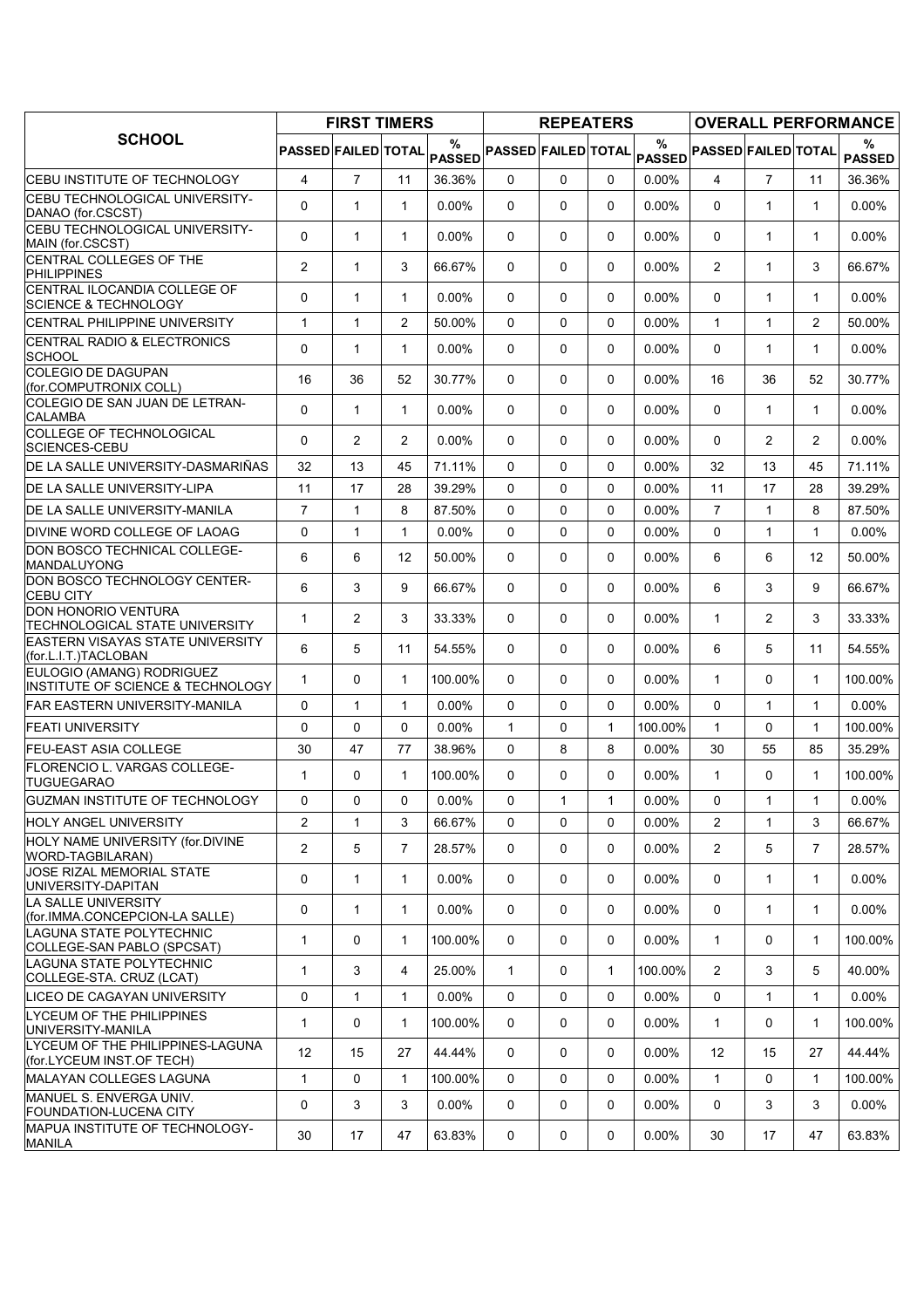|                                                                      |                     | <b>FIRST TIMERS</b> |                |                    |                            | <b>REPEATERS</b> |              |                    | <b>OVERALL PERFORMANCE</b> |                |                |                    |  |
|----------------------------------------------------------------------|---------------------|---------------------|----------------|--------------------|----------------------------|------------------|--------------|--------------------|----------------------------|----------------|----------------|--------------------|--|
| <b>SCHOOL</b>                                                        | PASSED FAILED TOTAL |                     |                | %<br><b>PASSED</b> | <b>PASSED FAILED TOTAL</b> |                  |              | %<br><b>PASSED</b> | <b>PASSED FAILED TOTAL</b> |                |                | %<br><b>PASSED</b> |  |
| <b>MARIANO MARCOS STATE UNIVERSITY-</b><br>LAOAG-COLL. OF TECHNOLOGY | $\Omega$            | 4                   | 4              | $0.00\%$           | $\Omega$                   | $\mathbf{1}$     | $\mathbf{1}$ | $0.00\%$           | $\Omega$                   | 5              | 5              | $0.00\%$           |  |
| MATS COLLEGE OF TECHNOLOGY                                           | $\mathbf{1}$        | 3                   | 4              | 25.00%             | 0                          | 0                | 0            | $0.00\%$           | $\mathbf{1}$               | 3              | 4              | 25.00%             |  |
| <b>MICROCITY COMPUTER COLLEGES</b><br><b>FOUNDATION</b>              | $\mathbf{1}$        | 3                   | 4              | 25.00%             | $\mathbf{0}$               | 0                | 0            | 0.00%              | $\mathbf{1}$               | 3              | 4              | 25.00%             |  |
| MINDANAO STATE UNIVERSITY-ILIGAN<br><b>INSTITUTE OF TECHNOLOGY</b>   | 16                  | 9                   | 25             | 64.00%             | 0                          | 0                | 0            | $0.00\%$           | 16                         | 9              | 25             | 64.00%             |  |
| MINDANAO STATE UNIVERSITY-MARAWI<br><b>CITY</b>                      | $\mathbf{1}$        | 0                   | $\mathbf{1}$   | 100.00%            | $\Omega$                   | 0                | 0            | $0.00\%$           | $\mathbf{1}$               | $\Omega$       | $\mathbf{1}$   | 100.00%            |  |
| MINDANAO UNIVERSITY OF SCIENCE &<br><b>TECHNOLOGY-CDO</b>            | $\Omega$            | 2                   | $\overline{2}$ | $0.00\%$           | $\mathbf{0}$               | 0                | 0            | $0.00\%$           | $\Omega$                   | $\overline{2}$ | $\overline{2}$ | $0.00\%$           |  |
| NATIONAL COLLEGE OF SCIENCE &<br>TECHNOLOGY-DASMARINAS               | $\Omega$            | $\mathbf{1}$        | $\mathbf{1}$   | $0.00\%$           | $\Omega$                   | 0                | 0            | $0.00\%$           | $\Omega$                   | $\mathbf{1}$   | $\mathbf{1}$   | $0.00\%$           |  |
| NEGROS ORIENTAL STATE UNIVERSITY<br>(CVPC)-DUMAGUETE                 | 1                   | 0                   | $\mathbf{1}$   | 100.00%            | $\Omega$                   | 0                | 0            | $0.00\%$           | $\mathbf{1}$               | $\Omega$       | 1              | 100.00%            |  |
| <b>NEW ERA UNIVERSITY</b>                                            | 3                   | 7                   | 10             | 30.00%             | 0                          | 0                | 0            | $0.00\%$           | 3                          | $\overline{7}$ | 10             | 30.00%             |  |
| NORTHWEST SAMAR STATE UNIVERSITY<br>(FOR.TIBURCIO TANCINCO)          | $\Omega$            | $\mathbf{1}$        | $\mathbf{1}$   | 0.00%              | $\Omega$                   | $\mathbf{1}$     | $\mathbf{1}$ | 0.00%              | $\Omega$                   | $\overline{2}$ | $\overline{2}$ | $0.00\%$           |  |
| NORTHWESTERN UNIVERSITY                                              | 0                   | $\mathbf{1}$        | $\mathbf{1}$   | $0.00\%$           | $\Omega$                   | $\Omega$         | $\Omega$     | $0.00\%$           | $\Omega$                   | $\mathbf{1}$   | $\mathbf{1}$   | $0.00\%$           |  |
| NOTRE DAME OF DADIANGAS<br>UNIVERSITY, INC                           | 0                   | $\mathbf{1}$        | $\mathbf{1}$   | $0.00\%$           | 0                          | 0                | 0            | $0.00\%$           | $\Omega$                   | $\mathbf{1}$   | $\mathbf{1}$   | $0.00\%$           |  |
| NOTRE DAME OF MARBEL UNIVERSITY                                      | $\mathbf{1}$        | 2                   | 3              | 33.33%             | 0                          | 0                | $\Omega$     | 0.00%              | $\mathbf{1}$               | 2              | 3              | 33.33%             |  |
| NUEVA VIZCAYA STATE UNIVERSITY<br>(NVPC)-BAMBANG                     | $\Omega$            | $\mathbf{1}$        | $\mathbf{1}$   | $0.00\%$           | 0                          | 0                | 0            | 0.00%              | $\mathbf{0}$               | 1              | 1              | $0.00\%$           |  |
| OCCIDENTAL MINDORO STATE COLLEGE                                     | 0                   | 6                   | 6              | 0.00%              | $\Omega$                   | 0                | $\Omega$     | 0.00%              | $\Omega$                   | 6              | 6              | $0.00\%$           |  |
| PAMANTASAN NG LUNGSOD NG<br><b>MAYNILA</b>                           | 3                   | $\overline{c}$      | 5              | 60.00%             | $\Omega$                   | 0                | 0            | $0.00\%$           | 3                          | 2              | 5              | 60.00%             |  |
| PAMANTASAN NG LUNGSOD NG PASIG                                       | $\overline{2}$      | 0                   | $\overline{2}$ | 100.00%            | $\Omega$                   | $\Omega$         | $\Omega$     | $0.00\%$           | $\overline{2}$             | $\Omega$       | $\overline{2}$ | 100.00%            |  |
| PAMANTASAN NG LUNGSOD NG<br>VALENZUELA                               | $\Omega$            | $\mathbf{1}$        | $\mathbf{1}$   | $0.00\%$           | $\Omega$                   | 0                | 0            | 0.00%              | $\Omega$                   | $\mathbf{1}$   | 1              | $0.00\%$           |  |
| PHILIPPINE COLLEGE OF SCIENCE &<br>TECHNOLOGY-CALASIAO               | $\Omega$            | 0                   | $\Omega$       | $0.00\%$           | $\Omega$                   | $\mathbf{1}$     | $\mathbf{1}$ | 0.00%              | $\mathbf{0}$               | $\mathbf{1}$   | $\mathbf{1}$   | $0.00\%$           |  |
| POLYTECHNIC UNIVERSITY OF THE<br>PHILIPPINES-BATAAN                  | $\mathbf{1}$        | $\mathbf{1}$        | $\overline{2}$ | 50.00%             | $\mathbf{0}$               | $\mathbf{0}$     | 0            | 0.00%              | $\mathbf{1}$               | $\mathbf{1}$   | $\overline{2}$ | 50.00%             |  |
| POLYTECHNIC UNIVERSITY OF THE<br>PHILIPPINES-MAIN-STA. MESA          | 3                   | $\overline{7}$      | 10             | 30.00%             | $\Omega$                   | 0                | 0            | 0.00%              | 3                          | $\overline{7}$ | 10             | 30.00%             |  |
| POLYTECHNIC UNIVERSITY OF THE<br>PHILIPPINES-MARAGONDON              | $\overline{2}$      | 4                   | 6              | 33.33%             | $\mathbf{0}$               | 0                | 0            | 0.00%              | $\overline{2}$             | 4              | 6              | 33.33%             |  |
| POLYTECHNIC UNIVERSITY OF THE<br>PHILIPPINES-STA. ROSA               | $\Omega$            | $\mathbf{1}$        | 1              | $0.00\%$           | $\Omega$                   | 0                | 0            | $0.00\%$           | $\Omega$                   | $\mathbf{1}$   | $\mathbf{1}$   | $0.00\%$           |  |
| POLYTECHNIC UNIVERSITY OF THE<br>PHILIPPINES-TAGUIG                  | 3                   | 0                   | 3              | 100.00%            | 0                          | $\mathbf{0}$     | 0            | 0.00%              | 3                          | $\Omega$       | 3              | 100.00%            |  |
| RIZAL TECHNOLOGICAL UNIVERSITY                                       | 23                  | 93                  | 116            | 19.83%             | 0                          | 0                | 0            | $0.00\%$           | 23                         | 93             | 116            | 19.83%             |  |
| ROYAL CHRISTIAN COLLEGE                                              | 0                   | 1                   | 1              | $0.00\%$           | 0                          | 0                | 0            | $0.00\%$           | 0                          | 1              | 1              | $0.00\%$           |  |
| SAINT JOSEPH INSTITUTE OF<br><b>TECHNOLOGY</b>                       | $\overline{2}$      | $\overline{c}$      | 4              | 50.00%             | $\mathbf{0}$               | $\mathbf{0}$     | 0            | 0.00%              | $\overline{2}$             | 2              | 4              | 50.00%             |  |
| <b>SAINT LOUIS UNIVERSITY</b>                                        | 10                  | 17                  | 27             | 37.04%             | 0                          | 3                | 3            | 0.00%              | 10                         | 20             | 30             | 33.33%             |  |
| SAINT MARY'S UNIVERSITY                                              | 0                   | 1                   | 1              | $0.00\%$           | 0                          | 0                | 0            | $0.00\%$           | $\Omega$                   | 1              | 1              | $0.00\%$           |  |
| SAINT PAUL UNIVERSITY-SURIGAO                                        | 0                   | 2                   | $\mathbf{2}$   | $0.00\%$           | 0                          | 0                | 0            | 0.00%              | $\mathbf 0$                | $\overline{2}$ | $\overline{c}$ | $0.00\%$           |  |
| SAINT PAUL UNIVERSITY-TUGUEGARAO                                     | 0                   | 1                   | $\mathbf{1}$   | $0.00\%$           | 0                          | 0                | $\Omega$     | 0.00%              | 0                          | $\mathbf{1}$   | $\mathbf{1}$   | $0.00\%$           |  |
| SECONDARY SCHOOL                                                     | 2                   | 9                   | 11             | 18.18%             | 0                          | 0                | 0            | 0.00%              | $\overline{2}$             | 9              | 11             | 18.18%             |  |
| SOUTHERN LUZON STATE UNIVERSITY-<br>LUCBAN (SLPC)                    | 0                   | $\mathbf{1}$        | $\mathbf{1}$   | $0.00\%$           | 0                          | 1                | $\mathbf{1}$ | $0.00\%$           | $\Omega$                   | $\overline{2}$ | $\overline{2}$ | $0.00\%$           |  |
| SOUTHERN LUZON STATE UNIVERSITY-<br>LUCENA D.T.L.C.                  | $\Omega$            | 0                   | 0              | $0.00\%$           | 0                          | 1                | $\mathbf{1}$ | $0.00\%$           | $\Omega$                   | 1              | 1              | $0.00\%$           |  |
| SOUTHERN MINDANAO COLLEGES                                           | 0                   | 5                   | 5              | $0.00\%$           | 0                          | 0                | 0            | $0.00\%$           | $\Omega$                   | 5              | 5              | $0.00\%$           |  |
| ISTI COLLEGE - LUCENA CITY                                           | 0                   | 1                   | 1              | $0.00\%$           | 0                          | 0                | 0            | $0.00\%$           | 0                          | 1              | 1              | $0.00\%$           |  |
| SURIGAO STATE COLLEGE OF<br>TECHNOLOGY                               | 1                   | 0                   | $\mathbf{1}$   | 100.00%            | 0                          | 0                | 0            | $0.00\%$           | $\mathbf{1}$               | 0              | $\mathbf{1}$   | 100.00%            |  |